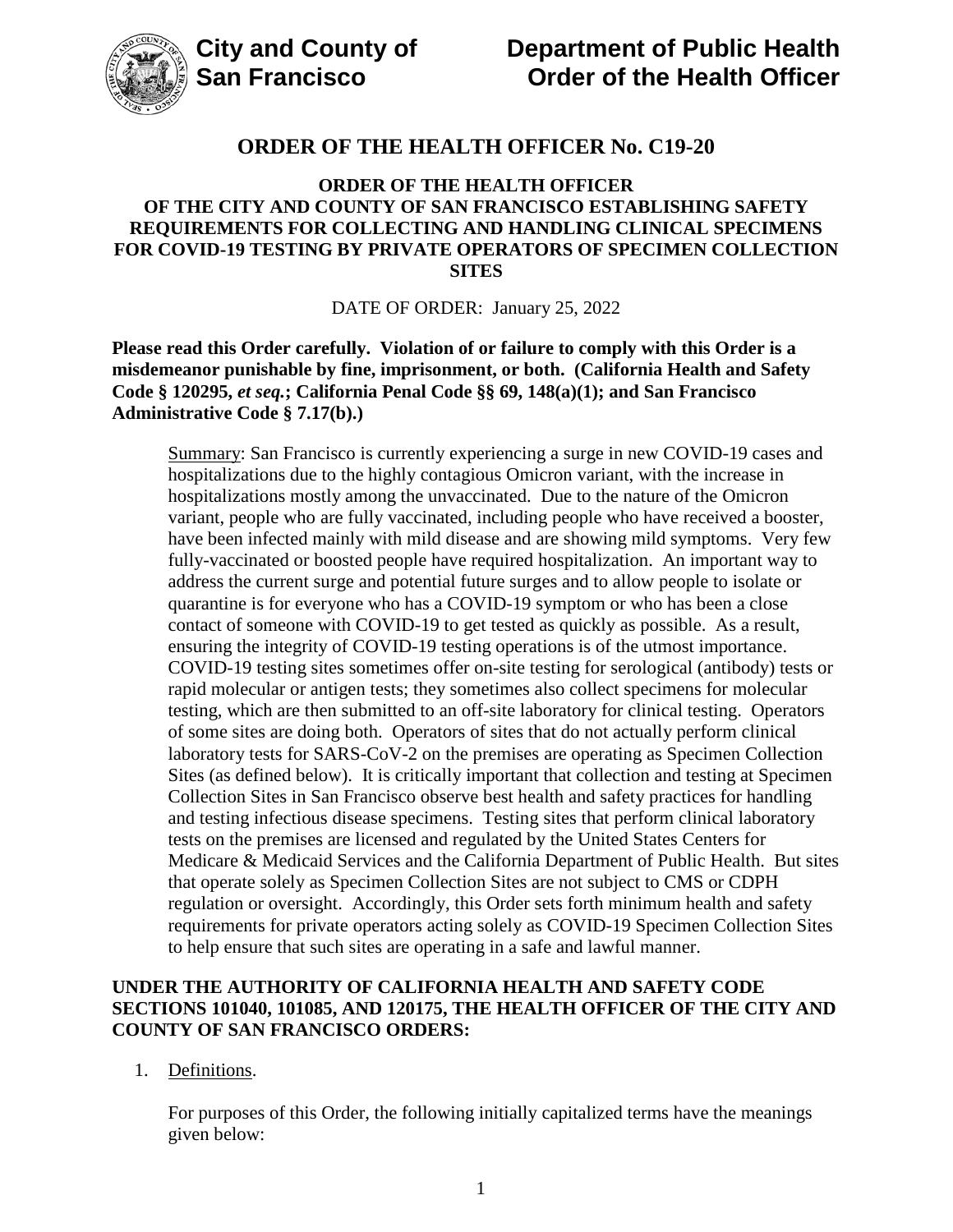

- a. *City*. The "City" means the City and County of San Francisco.
- b. *Covered Operators*. "Covered Operators" has the meaning given in Section 2.
- c. *COVID-19*. "COVID-19" means coronavirus disease 2019, the disease caused by the SARS-CoV-2 virus and that resulted in a global pandemic.
- d. *CDPH.* "CDPH" means the California Department of Public Health.
- e. *DPH*. "DPH" means the San Francisco Department of Public Health.
- f. *Personnel*."Personnel" means the following people: employees; contractors and sub-contractors (such as those who sell goods or perform services onsite or who deliver goods for the Covered Operator); independent contractors; vendors who are permitted to sell goods onsite; volunteers; and other individuals who regularly provide services onsite.
- g. *PPE*. "PPE" means personal protective equipment, including gowns or other protective clothing, gloves, face shields, goggles, Well-Fitted Masks, and other equipment designed to protect the wearer and those around the wearer from the spread of COVID-19.
- h. *Specimen Collection Site.* "Specimen Collection Site" means sites where specimens for COVID-19 Testing are obtained from a person and then sent to an off-site CLIA certified lab for clinical processing. Specimen Collection Sites do not include sites where clinical laboratory tests are performed on the premises, which are regulated by CDPH and the United States Centers for Medicare & Medicaid Services (CMS). (CMS regulates all laboratory testing (except research) performed on humans in the United States through the Clinical Laboratory Improvement Amendments (CLIA).)
- i. *Testing*. "Testing" (also being "Tested" or a "Test") means the use of a diagnostic test to detect SARS-CoV-2 using a test that is approved or has emergency use authorization for diagnosis by the United States Food and Drug Administration, including "molecular" or nucleic acid amplification tests—such as polymerase chain reaction ("PCR") or loop-mediated amplification ("LAMP") testing—or antigen tests.
- j. *Well-Fitted Mask*. A "Well-Fitted Mask" means a face covering that is well-fitted to an individual and covers the nose and mouth especially while talking, consistent with the Face Covering Requirements. United States Centers for Disease Control and Prevention guidance regarding Well-Fitted Masks may be found at www.cdc.gov/coronavirus/2019-ncov/your-health/effective-masks.html. A wellfitting non-vented N95, KN95, or KF94 respirator is strongly recommended as a Well-Fitted Mask, even if not fit-tested, to provide maximum protection. A wellfitting surgical/procedural mask with a cloth mask worn over it to increase fit is also recommended. Given higher transmissibility of the Omicron variant, cloth masks alone are no longer recommended. A Well-Fitted Mask does not include a scarf, ski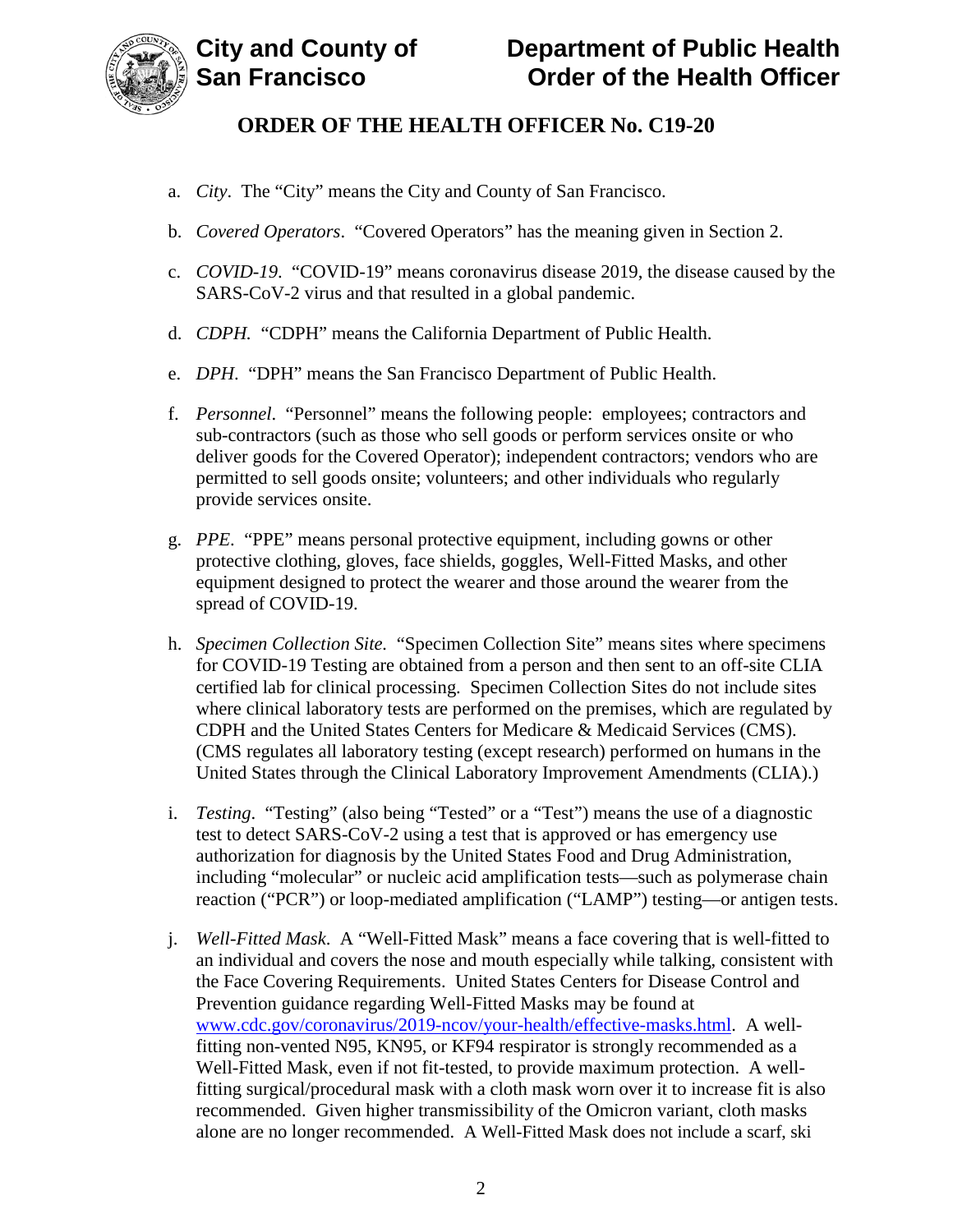

mask, balaclava, bandana, turtleneck, collar, or single layer of fabric or any mask that has an unfiltered one-way exhaust valve.

- 2. Application. This Order applies to private for-profit and nonprofit persons, companies, or other organizations in the business of operating one or more Specimen Collection Sites anywhere in the City ("Covered Operators"). It does not apply to government entities or to any facility (such as a general acute care hospital, skilled nursing facility, or ambulatory clinic) that is subject to regulation by CDPH. The business of collecting specimens for COVID-19 Testing includes, without limitation, collecting specimens without charge to the person seeking a COVID-19 Test, regardless of whether reimbursement or payment is sought from insurance companies or federal, state, or local governmental agencies.
- 3. Requirements for Specimen Collection Sites. Covered Operators of Specimen Collection Sites in the City must comply with all of the following health and safety requirements:
	- a. Personal Protective Equipment (PPE).
		- i. If collecting specimens or working within six feet of patients, Personnel must wear a well-fitting N95 (or higher-level) respirator, eye protection, gloves, and a gown.
		- ii. Personnel who handle specimens, but are not directly involved in collection (*e.g.*, handling self-collected specimens) and not working within six feet of the person providing the specimen, must wear a Well-Fitted Mask and gloves.
		- iii. Personnel must change gloves after handling a specimen and whenever their gloves become soiled or torn.
		- iv. Covered Operators must provide Personnel with information and training on the proper procedures for putting on and taking off PPE. Examples include: www.cdc.gov/hai/pdfs/ppe/ppe-sequence.pdf.
	- b. Sanitation and Hygiene.
		- i. Personnel at Specimen Collection Sites must designate a surface area for specimen collection and handling and disinfect that area—using products on the EPA-approved "N" list, which can be found online at www.epa.gov/pesticide-registration/list-n-disinfectants-use-against-sarscov-2, at all of the following times:
			- Before specimen collection begins each day;
			- At least hourly during the day;
			- When visibly soiled;
			- In the event of a specimen spill; and
			- At the end of every day.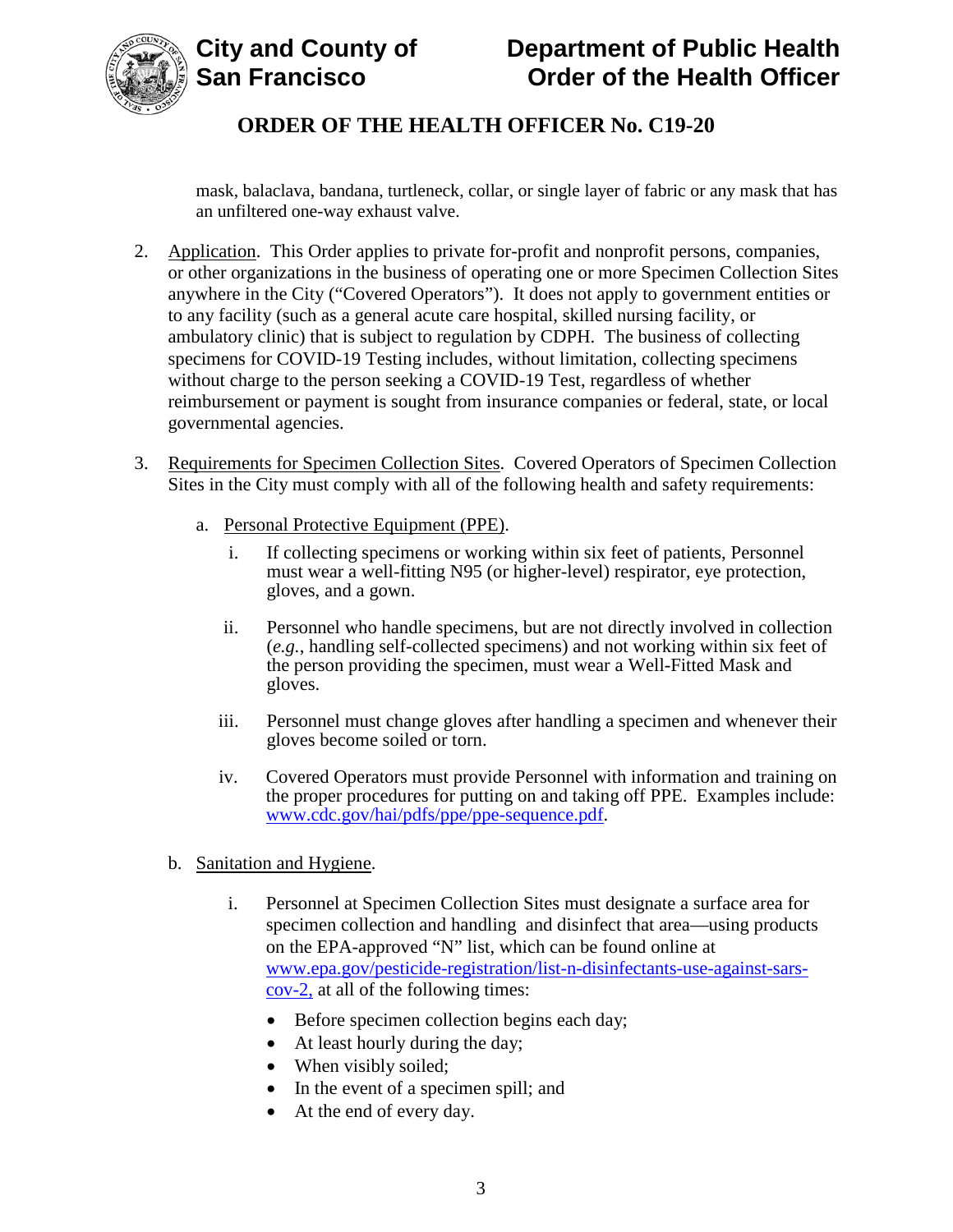

- ii. Specimen Collection Sites must at all times during hours of operation make hand sanitizer available for use by Personnel and people providing specimens for COVID-19 Testing.
- c. Informed Consent. Covered Operators must provide all individuals from whom a specimen is collected at the Specimen Collection Site a written informed consent form. The form must be signed by the individual from whom the specimen is collected and a copy of the form must be provided (either in hard copy or electronically) to the individual.
- d. Written Policies and Procedures.
	- i. Covered Operators must have written policies as follows:
		- (1) Written policies concerning specimen collection, storage, and transport that are consistent with the U.S. Centers for Disease Control and Prevention's "Interim Guidelines for Collecting and Handling of Clinical Specimens for COVID-19 Testing" (available at www.cdc.gov/coronavirus/2019-nCoV/lab/guidelines-clinicalspecimens.html) or the test manufacturers' instructions.
		- (2) Written policies detailing how Personnel are trained in (a) PPE requirements; (b) specimen collection, storage and transport; and (c) protection of personal information of people seeking or considering seeking COVID-19 Testing at the Specimen Collection Site.
		- (3) Written policies concerning result notification—*i.e.*, how results are provided to people providing specimens, including whether results are provided by the company running the Specimen Collection Site or by the CLIA certified laboratory where the specimens are tested.
	- ii. The written policies specified above must be provided to:
		- (1) all Personnel;
		- (2) any member of the public, upon request—including, but not limited to, people seeking or considering seeking COVID-19 Testing at a Specimen Collection Site operated by the Covered Operator, and City, state, or federal employees conducting inspections or investigations; and
		- (3) any CLIA certified laboratory where the specimens will be tested, to enable the lab to verify the integrity of the specimens being collected, as required by CDPH Lab Field Services "Guidance for COVID-19 Collection and Testing Sites" (available at www.cdph.ca.gov/Programs/OSPHLD/LFS/Pages/COVID-19Guidance.aspx).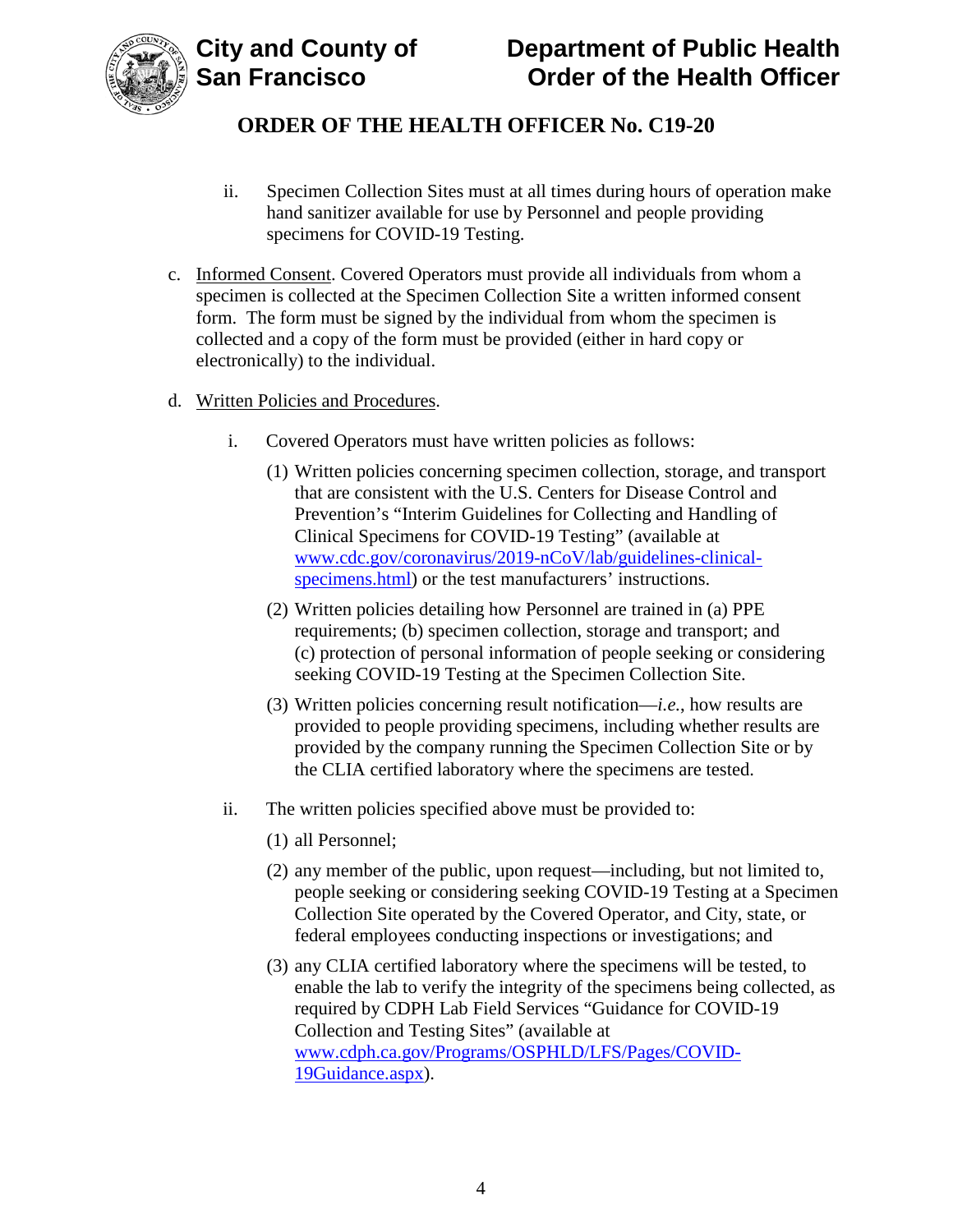

- e. Use of Human Biological/Viral Specimens. Covered Operators may use human biological/viral specimens only for (1) COVID-19 clinical testing and (2) COVID-19 laboratory validation and quality control as allowed by applicable laws, rules, regulations, and licensure requirements, and for no other purpose.
- f. Documentation of Ordering Prescriber. Upon request by any member of the public including, but not limited to, people seeking or considering seeking COVID-19 Testing at a Specimen Collection Site operated by the Covered Operator, and City, state, or federal employees conducting inspections or investigations—Personnel at Specimen Collection Sites must be able to produce the name of a valid ordering/prescribing provider, as required for collection of samples and processing by CDPH-approved laboratories.
- g. Documentation Regarding Lab for Clinical Processing. Upon request by any member of the public—including, but not limited to, people seeking or considering seeking COVID-19 Testing at a Specimen Collection Site operated by the Covered Operator, and City, state, or federal employees conducting inspections or investigations— Personnel at Specimen Collection Sites must be able to produce the following documentation from the lab that will be processing/performing tests on the specimens collected at the Specimen Collection Site: (1) a current and valid CLIA license and (2) a current and valid Clinical and Public Health Laboratory License from CDPH.
- 4. Incorporation of State and Local Emergency Proclamations and Federal and State Health Orders.

The Health Officer is issuing this Order in accordance with, and incorporates by reference, the emergency proclamations and other federal, state, and local orders and other pandemic-related orders described below in this Section. But this Order also functions independent of those emergency proclamations and other actions, and if any State, federal, or local emergency declaration, or any State or federal order or other guidance, is repealed, this Order remains in full effect in accordance with its terms (subject to Section 5 below).

- a. State and Local Emergency Proclamations. This Order is issued in accordance with, and incorporates by reference, the March 4, 2020 Proclamation of a State of Emergency issued by the Governor, the February 25, 2020 Proclamation by the Mayor Declaring the Existence of a Local Emergency, and the March 6, 2020 Declaration of Local Health Emergency Regarding Novel Coronavirus 2019 (COVID-19) issued by the Health Officer, as each of them have been and may be modified, extended, or supplemented.
- b. State Health Orders. This Order is also issued in light of the various orders, directives, rules, and regulations of the State, including, but not limited to, those of the State's Public Health Officer and Cal/OSHA. The State has expressly acknowledged that local health officers have authority to establish and implement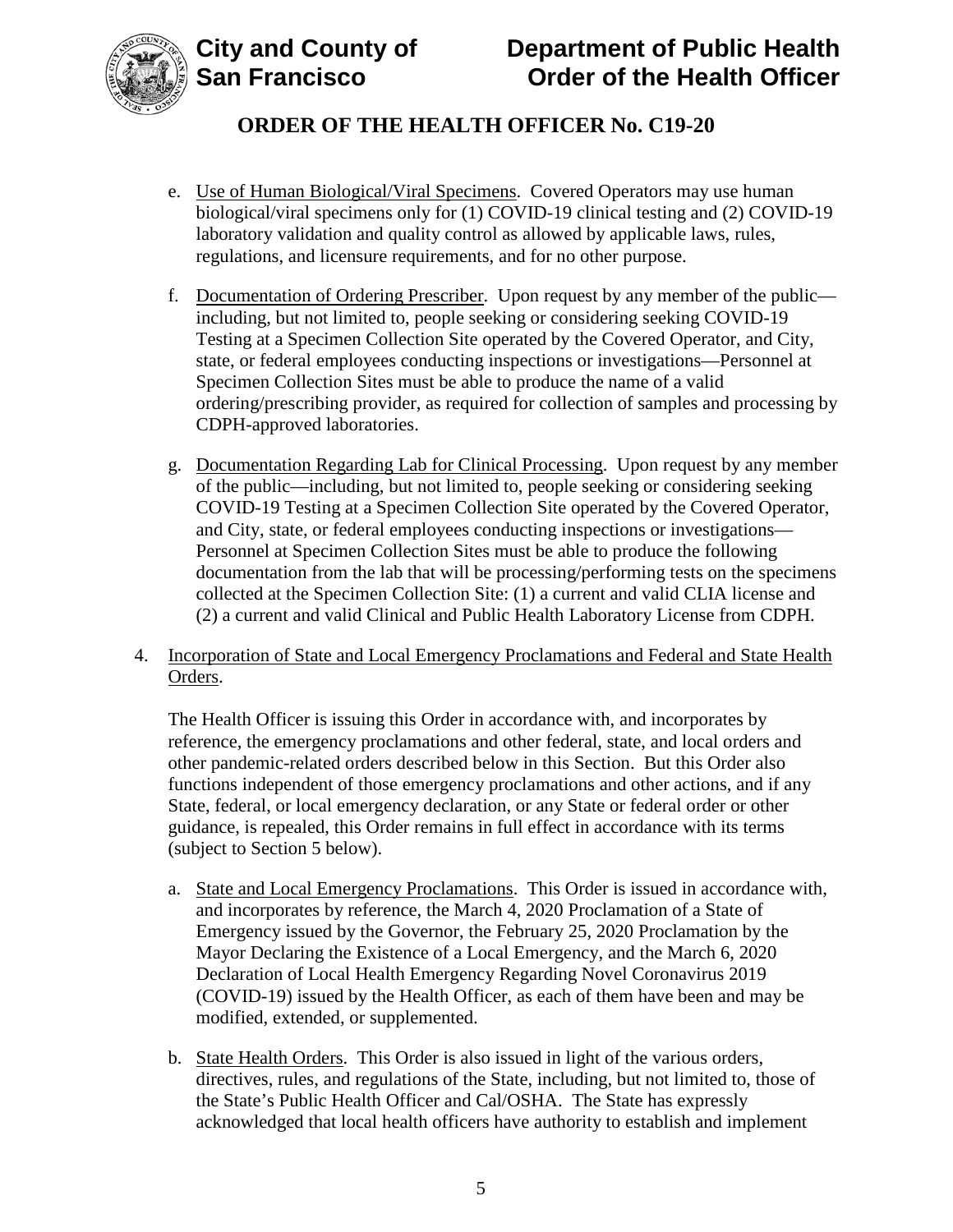

public health measures within their respective jurisdictions that are more restrictive than those implemented by the State Public Health Officer.

- c. Federal Orders. This Order is further issued in light of federal emergency declarations and orders, as each of them may have been and may be modified, extended or supplemented.
- d. If a separate state, local, or federal order or directive imposes different requirements of Covered Operators, the more health protective requirement applies.
- 5. Effective Date.

This Order becomes effective immediately on issuance and will continue, as updated, to be in effect until the Health Officer rescinds, supersedes, or amends it in writing.

6. Enforcement.

Under Government Code sections 26602 and 41601 and Health and Safety Code section 101029, the Health Officer requests that the Sheriff and the Chief of Police in the County ensure compliance with and enforce this Order. The violation of any provision of this Order constitutes an imminent threat and immediate menace to public health, constitutes a public nuisance, and is punishable by fine, imprisonment, or both. DPH is authorized to respond to such public nuisances by issuing Notice(s) of Violation and ordering Specimen Collection Sites closed until the owner or manager submits a written plan to eliminate all violations and DPH finds that plan satisfactory. Such Notice(s) of Violation and orders to vacate and close may be issued based on a written report made by any City employees writing the report within the scope of their duty. DPH must give notice of such orders to vacate and close to the Chief of Police or the Chief's designee to be executed and enforced by officers in the same manner as provided by San Francisco Health Code section 597. As a condition of allowing a Specimen Collection Site to reopen, DPH may impose additional restrictions and requirements on the site as DPH deems appropriate to reduce transmission risks, beyond those required by this Order.

7. Copies.

The City must promptly provide copies of this Order as follows: (1) by posting on the DPH website (www.sfdph.org/healthorders); (2) by posting at City Hall, located at 1 Dr. Carlton B. Goodlett Pl., San Francisco, CA 94102; and (3) by providing to any member of the public requesting a copy. Also, the owner, manager, or operator of each Specimen Collection Site operated by the Covered Operator in the City is strongly encouraged to post a copy of this Order onsite and must provide a copy to any member of the public asking for a copy.